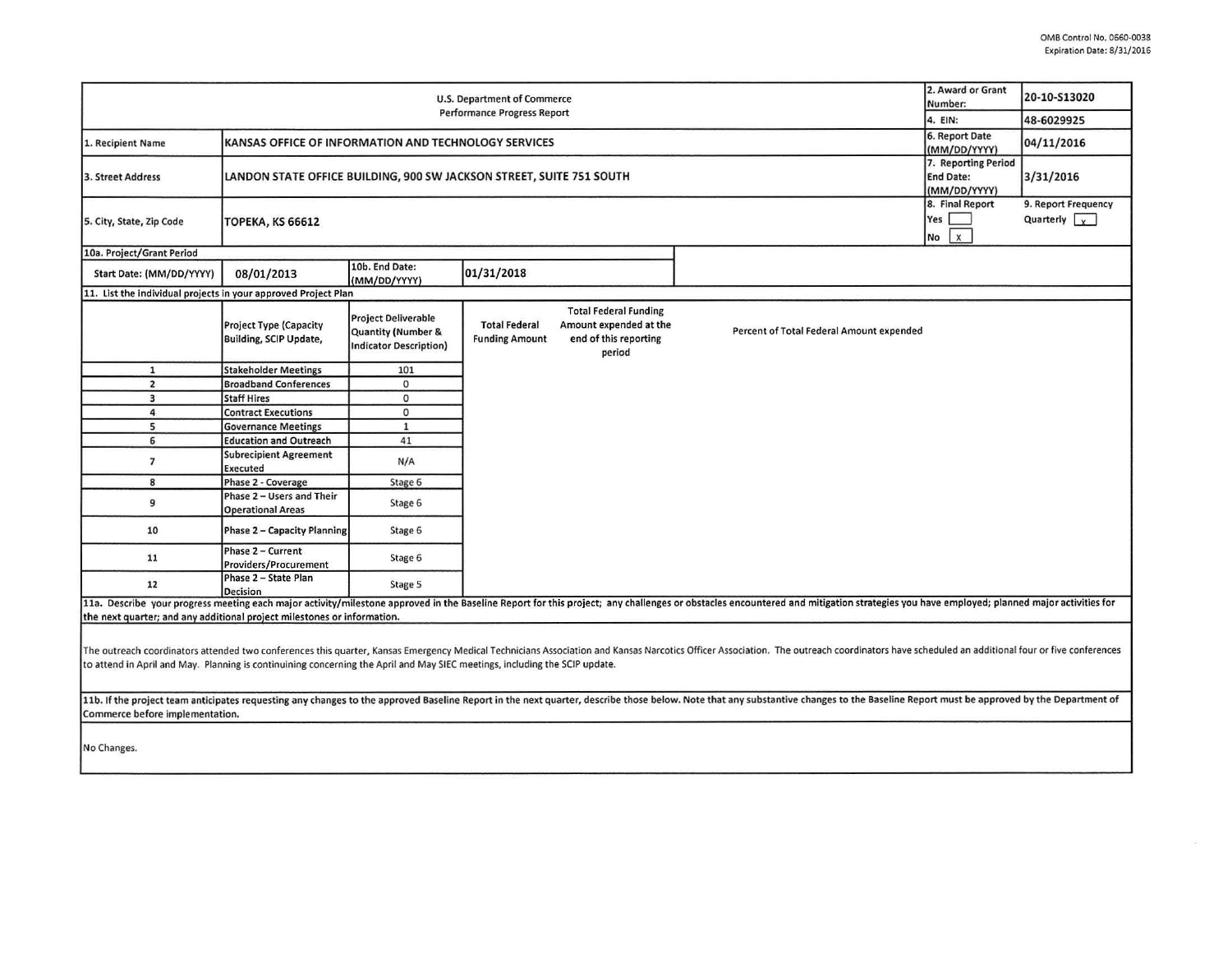11c. Provide any other information that would be useful to NTIA as it assesses this project's progress.

Time has been spent reading FirstNet's RFP, thinking about potential questions and answers, and how the needs of Kansas will be met.

11d. Describe any success stories or best practices you have identified. Please be as specific as possible.

We are continuing to share the data gathering information & planned coverage objectives to stakeholders, maintaining interest in PSBN.

12. Personnel

12a. If the project is not fully staffed, describe how any lack of staffing may impact the project's time line and when the project will be fully staffed.

| 12b. Staffing Table                             |                                                                                                                                       |                                                      |                          |                      |                                      |                   |                 |                                         |                                          |
|-------------------------------------------------|---------------------------------------------------------------------------------------------------------------------------------------|------------------------------------------------------|--------------------------|----------------------|--------------------------------------|-------------------|-----------------|-----------------------------------------|------------------------------------------|
| Job Title                                       | FTE%                                                                                                                                  |                                                      | Project (s) Assigned     |                      |                                      |                   |                 |                                         |                                          |
| <b>SWIC</b>                                     | 0.54                                                                                                                                  | Provide oversight of all SLIGP project activities    |                          |                      |                                      |                   |                 |                                         | No Change                                |
| <b>OEC</b> Trainer                              | 0.00                                                                                                                                  | Dissemination of SLIGP information to general public |                          |                      |                                      |                   |                 |                                         | No Change                                |
| <b>OEC Trainer</b>                              | 0.00                                                                                                                                  | Dissemination of SLIGP information to general public |                          |                      |                                      |                   |                 |                                         | No Change                                |
| Outreach Coordinator                            | 1.0                                                                                                                                   | Education and outreach of PSBN to general public     |                          |                      |                                      |                   |                 |                                         | No Change                                |
| Outreach Coordinator                            | 1.0                                                                                                                                   | Education and outreach of PSBN to general public     |                          |                      |                                      |                   |                 |                                         | No Change                                |
| <b>Grant Administrator</b>                      | 1.0                                                                                                                                   |                                                      | Administer SLIGP grant   |                      |                                      |                   |                 |                                         |                                          |
| 13. Subcontracts (Vendors and/or Subrecipients) |                                                                                                                                       |                                                      |                          |                      |                                      |                   |                 |                                         | No Change                                |
|                                                 | 13a. Subcontracts Table - Include all subcontractors. The totals from this table must equal the "Subcontracts Total" in Question 14f. |                                                      |                          |                      |                                      |                   |                 |                                         |                                          |
| Name                                            | <b>Subcontract Purpose</b>                                                                                                            |                                                      | Type<br>(Vendor/Subrec.) | RFP/RFQ Issued (Y/N) | Contract<br><b>Executed</b><br>(Y/N) | <b>Start Date</b> | <b>End Date</b> | <b>Total Federal Funds</b><br>Allocated | <b>Total Matching Funds</b><br>Allocated |
| <b>KUCR</b>                                     |                                                                                                                                       | GIS, data processing, mapping                        |                          | N                    | v                                    | 7/21/2015         | 8/31/2015       | \$32,155.00                             | \$0.00                                   |
| <b>KUCR</b>                                     |                                                                                                                                       | GIS, data processing, mapping                        |                          | N                    | $\mathbf{v}$                         | 10/26/2015        | 12/31/2015      | \$25,495.00                             | \$0.00                                   |
|                                                 |                                                                                                                                       |                                                      |                          |                      |                                      |                   |                 | \$57,650.00                             |                                          |
|                                                 | 13b. Describe any challenges encountered with vendors and/or subrecipients.                                                           |                                                      |                          |                      |                                      |                   |                 |                                         |                                          |
|                                                 |                                                                                                                                       |                                                      |                          |                      |                                      |                   |                 |                                         |                                          |
|                                                 |                                                                                                                                       |                                                      |                          |                      |                                      |                   |                 |                                         |                                          |
|                                                 |                                                                                                                                       |                                                      |                          |                      |                                      |                   |                 |                                         |                                          |